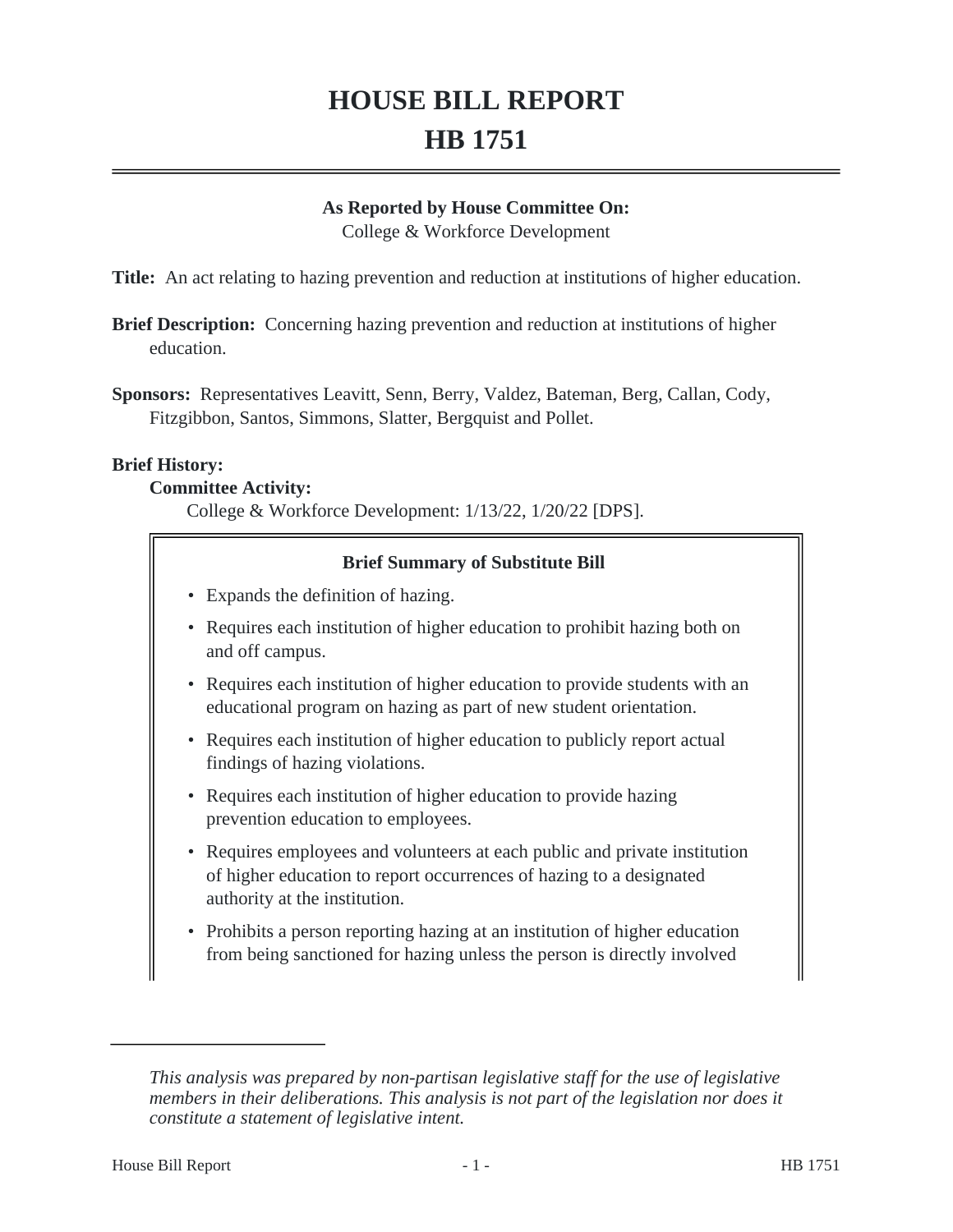in the reported act.

• Requires social fraternity and sorority organizations to notify an institution before opening or reopening a local chapter, to notify the institution when it implements a hazing investigation, and to certify to the institution that all of the organization's websites contain a full list of hazing violations against the local chapter within the last five years.

## **HOUSE COMMITTEE ON COLLEGE & WORKFORCE DEVELOPMENT**

**Majority Report:** The substitute bill be substituted therefor and the substitute bill do pass. Signed by 13 members: Representatives Slatter, Chair; Entenman, Vice Chair; Leavitt, Vice Chair; Chambers, Ranking Minority Member; Jacobsen, Assistant Ranking Minority Member; Chandler, Hansen, Hoff, Kraft, Paul, Pollet, Sells and Sutherland.

**Staff:** Elizabeth Allison (786-7129).

#### **Background:**

The definition of hazing includes any method of initiation into a student organization or living group that causes bodily danger or physical harm, or serious mental or emotional harm to a person attending a public or private institution of higher education or any other postsecondary educational institution.

Hazing is prohibited at public and private institutions of higher education or any other postsecondary educational institution in Washington. A person who participates in hazing forfeits any entitlement to state-funded grants, scholarships, or awards for a period of time determined by the institution, and any organization, association, or student living group that knowingly permits hazing is deprived of any official recognition or approval granted by the institution.

## **Summary of Substitute Bill:**

Hazing Definition.

The definition of hazing is expanded to apply to athletic teams in addition to student organizations and living groups. It includes any act committed as part of a person's recruitment, pledging, admission into, or affiliation with an athletic team, student organization, or living group in addition to initiation into such groups. The definition specifies that causing, directing, coercing, or forcing a person to consume any food, liquid, alcohol, drug, or other substance which subjects the person to risk of harm, regardless of the person's willingness to participate, is considered hazing.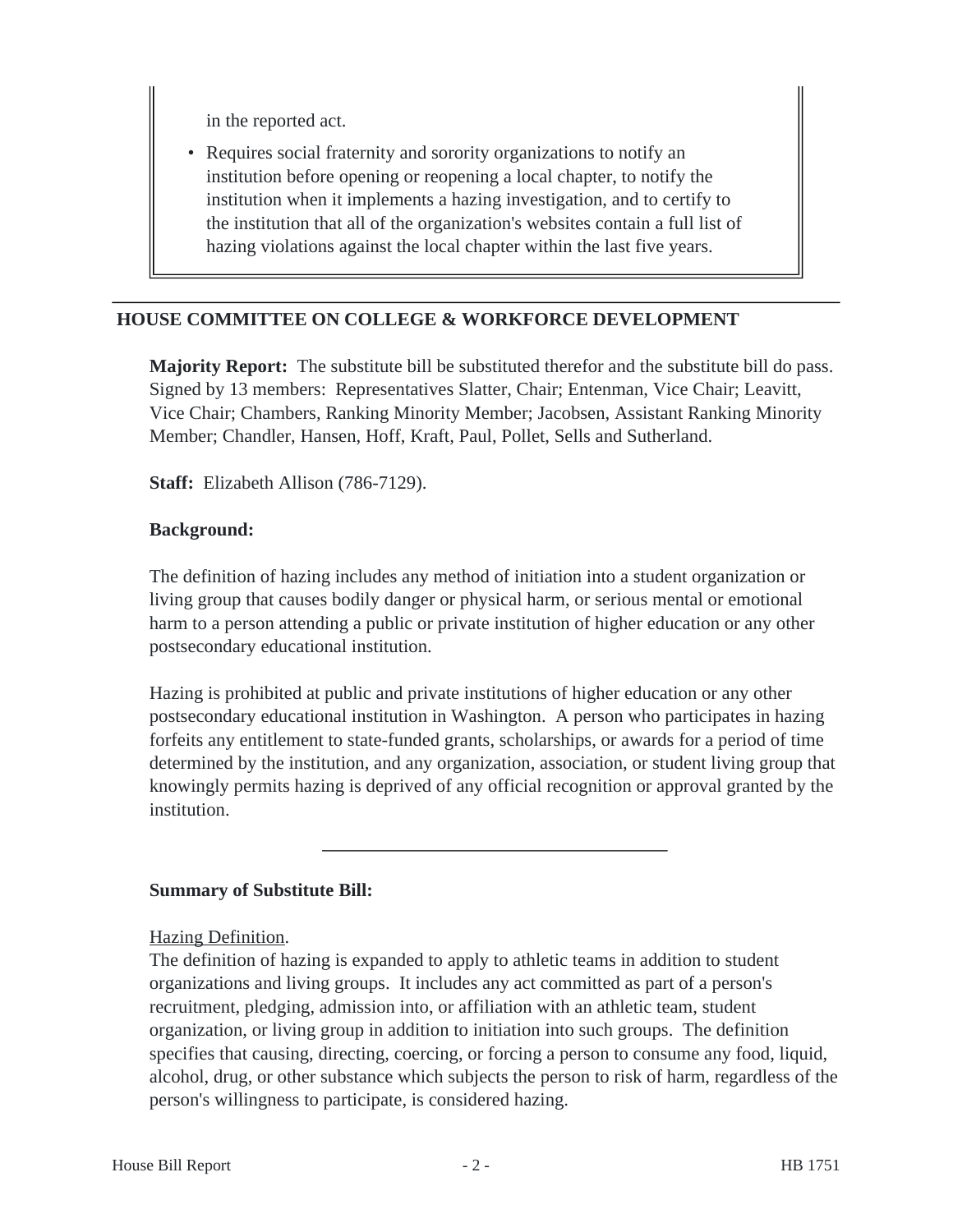## Hazing Violations Report and Webpage.

Public and private institutions of higher education (institutions) must prohibit hazing both on and off campus in their codes of conduct. Beginning with the fall 2022 academic term, each institution must provide students with an educational program on hazing and the dangers of hazing, as well as the institution's prohibition on hazing, as part of new student orientation. The educational program must be posted on each institution's public website for parents, legal guardians, and volunteers.

Beginning with the 2022-2023 academic year, each institution must maintain and publicly report actual findings of hazing violations by any student organization, athletic team, or living group. Hazing violations include violations of the institution's code of conduct, antihazing policies, or state or federal laws relating to hazing or offenses related to alcohol, drugs, or sexual or physical assault. The report must include:

- the name of the student organization, athletic team, or living group;
- the date the investigation was initiated;
- the date on which the investigation ended with a finding that a violation occurred;
- a description of the incident;
- the details of the sanctions imposed; and
- the date the student organization, athletic team, or living group was charged with a violation.

The report must not include include any personal or identifying information of individual students and is subject to the requirements of the federal Family Education Rights and Privacy Act (FERPA). Institutions must maintain reports for five years and post them on their respective websites 45 calendar days before the start of the fall academic term and 10 days before the start of all other academic terms.

## Duty to Report Hazing.

Beginning in the fall 2022 academic term, each institution must provide hazing prevention education to each employee at the institution, either in person or electronically. The training must be provided annually for each employee and before the start of the next academic term for new employees. Employees and volunteers who have witnessed hazing or have reasonable cause to believe that hazing has or will occur must report such information to a designated authority at the institution. A person reporting hazing in good faith may not be sanctioned or punished for hazing unless the person is directly engaged in the planning, directing, or act of hazing reported. A person is not prohibited from independently reporting hazing or suspected hazing activity to law enforcement.

An employee is a person who is receiving wages from the institution and is in a position with direct ongoing contact with students in a supervisory role or position of authority. The definition of employee does not include confidential employees or a person employed as medical staff unless the person has a supervisory role or position of authority over students.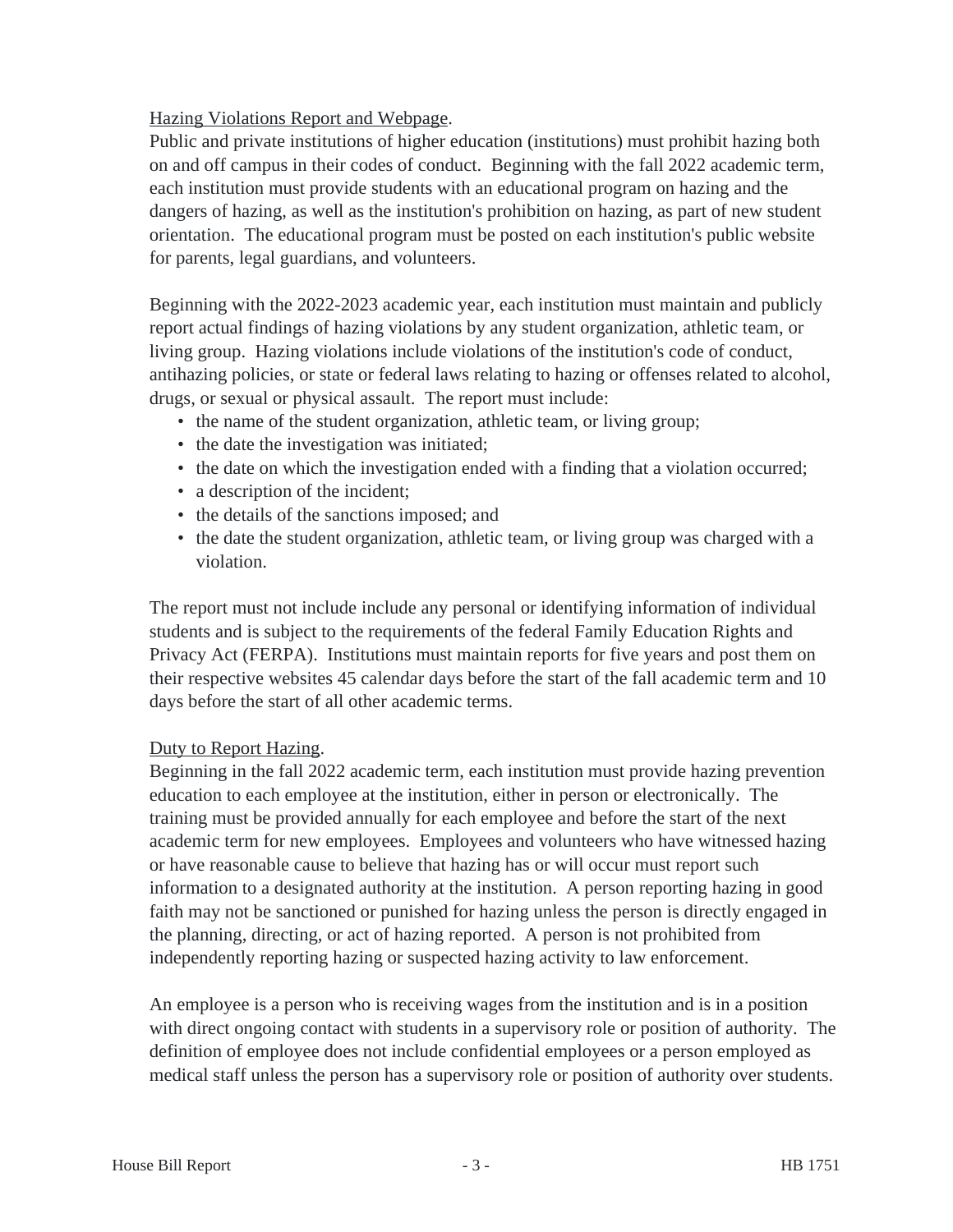Social Fraternity and Sorority Organizations.

Social fraternity and sorority organizations (organizations) must notify institutions before chartering, rechartering, opening, or reopening a local chapter at the institution and must notify the institution when the organization instigates a hazing investigation of a local chapter. Beginning in the 2022 fall academic term, organizations seeking to obtain or maintain registration with any institution in Washington must certify in writing and provide weblinks that any websites owned by the organization contain a full list for the previous five years of all hazing violations of policies, state or federal laws, or the institution's code of conduct against the local chapter. If an organization does not comply with these requirements, the organization will automatically lose recognition at the institution until it comes into compliance.

# **Substitute Bill Compared to Original Bill:**

The substitute bill requires the educational training provided to students to be part of new student orientation and requires the training to be posted on the institution's websites for parents, guardians, and volunteers. Institutions are not required to verify students' attendance at the hazing educational program, and student organizations, athletic teams, and living groups are not prohibited from initiating students who have not completed the educational program. Institutions are not required to post active hazing investigations on their websites. Employee is defined for purposes of hazing prevention education and the duty to report. The duty to report does not apply to confidential employees.

# **Appropriation:** None.

**Fiscal Note:** Available. New fiscal note requested on January 21, 2022.

**Effective Date of Substitute Bill:** The bill takes effect 90 days after adjournment of the session in which the bill is passed.

# **Staff Summary of Public Testimony:**

(In support) According to statistics, 55 percent of students reported experiencing hazing and up to 95 percent of hazing goes unreported. Hazing happens in many institutions, from the military to the workforce and on college campuses across many groups. It affects students in marching bands and athletic teams across public and private institutions. The current system to prevent hazing is failing and we need to work together to improve it. Hazing activity often includes people who have little understanding of the consequences, and parents are often unaware of unregistered groups. Organizational change is key to addressing this problem, and education is critical to keeping the public safe. The beneficiaries of this policy include parents, students, community members, law enforcement agencies, institutions, and finally, family. This bill is about two policies: transparency and education. It updates and clarifies the definition of hazing and increases education for